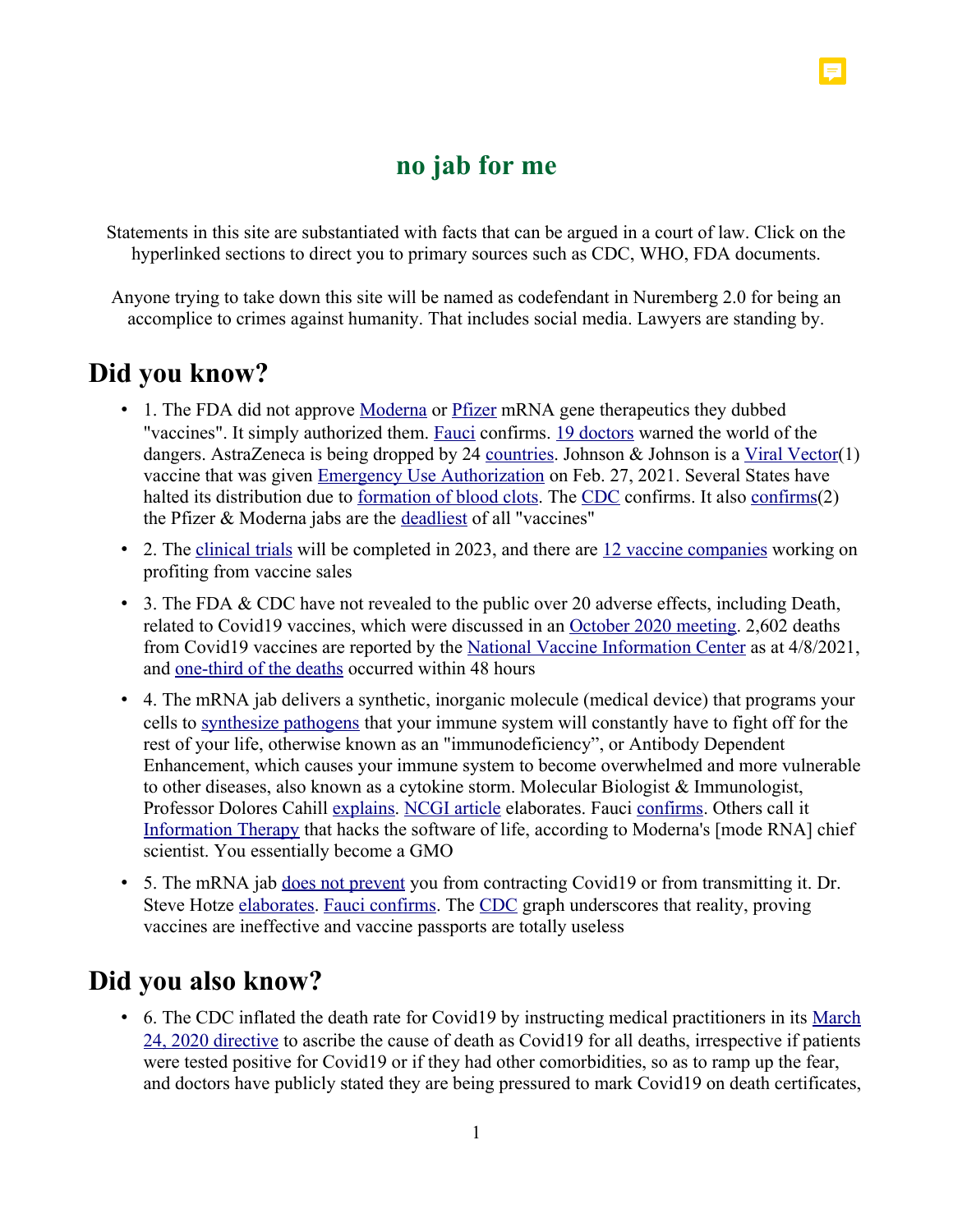here is a list:

Dr. Dan Erickson

Dr. Scott Jensen

Infectious Disease Director Kris Ehresmann

and that 60,000 Americans have been dying weekly, consistently, before and after the covid scare - more data - while deaths by influenza and other diseases have plummeted

- 7. The CDC later admitted that  $94\%$  of deaths had underlying conditions. That means that of the 527,000 deaths reported as Covid19, only 6% were caused directly by Covid19, or 31,620. That brings the true case fatality rate to 0.12% out of the 27 million cases
- 8. The survival rate for Covid19 is, therefore, roughly 99.9%. When using the state population as the denominator, the death rate is even lower, ranging from 36 to 247 deaths per 100,000. As at March 19, 2021, even with the doctored numbers and faulty tests, the CDC arrived at the following survival rates:

Ages 0-17 99.998% Ages 18-49 99.95% Ages 50-64 99.4% Ages 65+ 91%

- 9. The CDC lumped <u>pneumonia, influenza, and Covid19</u> into a new epidemic it called PIC in order to inflate Covid19 deaths. The CDC stats for week of July 3, 2020 confirm that pneumonia and influenza combine with Covid to inflate the death rate. The Feb. 5, 2021 report does the same. The duplicity is underscored in the search results page, where only "(P&I)" is mentioned, but PIC graphs appear upon clicking the links
- 10. Hospitals are paid \$13,000 for every Covid19 admission, and \$39,000 for every patient that is put on a ventilator. More proof

## **Are you aware that...**

• 11. The PCR tests do not detect SARS-CoV-2 particles, but particles from any number of viruses you might have contracted in the past, and that a lawsuit for crimes against humanity is being launched by a German attorney for this fraud. Even Fauci admits PCR tests don't work. The WHO backs him up. In this CDC document, testing guidelines state that false negatives and positives are possible - page 39. The PCR test cannot rule out diseases caused by other bacterial or viral pathogens - page 40. But most importantly, on page 1, SARS-CoV-2 was never isolated in the first instance: "Since no quantified virus isolates of the 2019-nCoV were available for CDC use at the time the test was developed and this study conducted, assays designed for detection of the 2019-nCoV RNA were tested with characterized stocks of in vitro transcribed full length RNA". Neither the CDC can provide samples of SARS-CoV-2, nor can Stanford and Cornell labs, and in a CNN interview Fauci said he was not getting tested and there is no need to test asymptomatic people. He reiterates that asymptomatic people have never been the driving force of a pandemic. Again, the WHO backs him up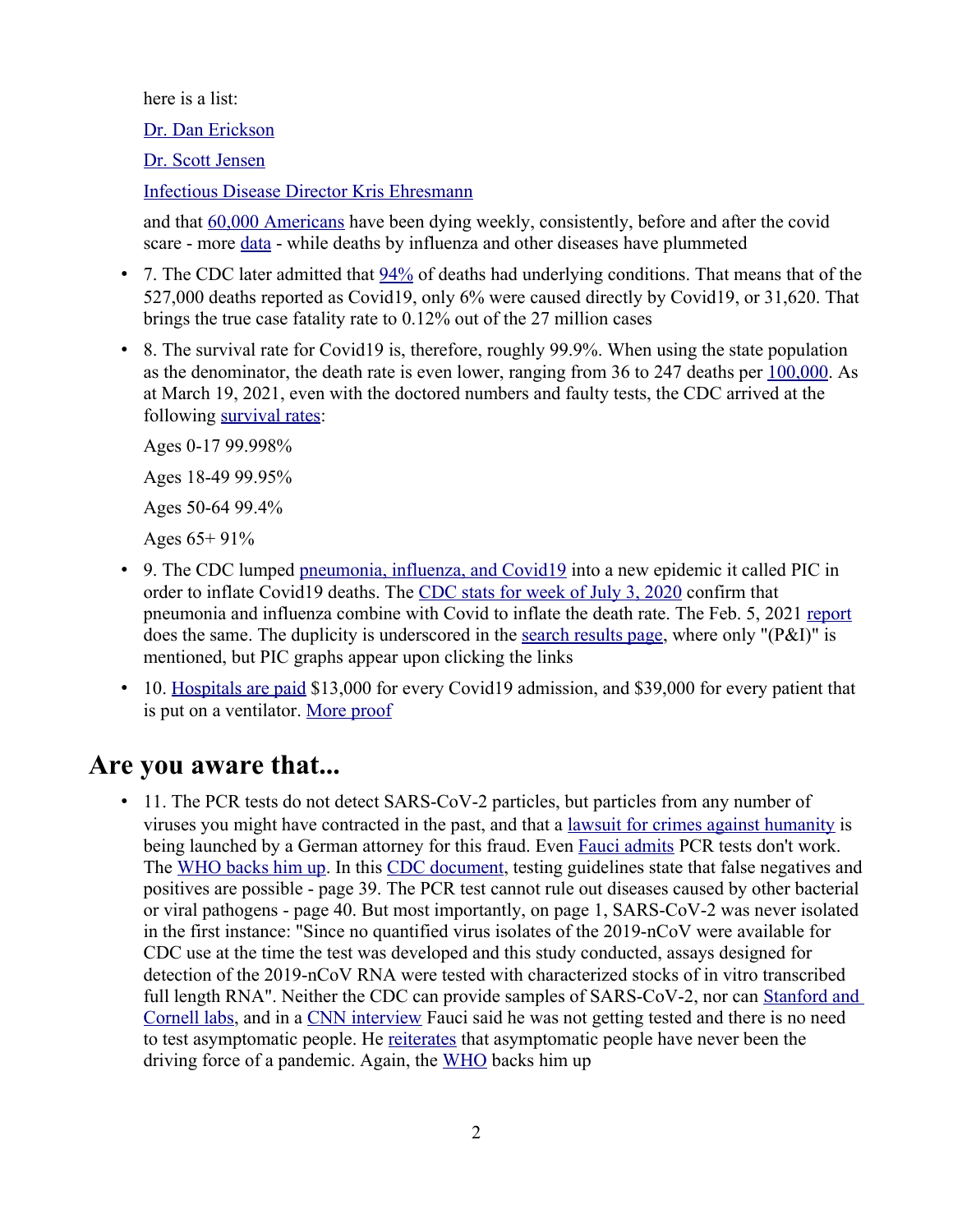- 12. There are class action lawsuits in the works, naming Anthony Fauci as defendant, amongst others. Here's a partial list :
	- a lawsuit against the CDC was filed for illegally withholding information under FOIA

- the WHO has a lawsuit brought against it by German lawyer, Dr. Reiner Fuellmich, for crimes against humanity. Here is an update

- nurses are suing a hospital CEO for covering up the Covid fraud

- California teachers are suing for being pressured to get an experimental vaccine, the press release

- the government of Norway is facing a crimes against humanity lawsuit

- the Canadian Government is facing a legal battle from the best Constitutional attorney, Rocco Galati, who wants to see Bill Gates jailed

- Florida is suing the Federal Government and the CDC
- doctors plead guilty to biotest fraud

- Human Rights attorney, Leigh Dundas, is going after California for trying to vaccinate children without parental consent

- a British law firm is fighting against 'No Jab, No Pay, No Job'

- 13. Therapeutics and profylactics, like Hydroxychloroquine, have been approved in WHO, CDC and NIH websites, but were intentionally kept out of the public eye in order to fast track vaccines. Now, some doctors are pleading that Ivermectin be used as a sure cure
- 14. Front Line Doctors who try to explain the benefits of proven therapeutics are being silenced, and some have had their license suspended. A concise summary by Dr. Simone Gold, who is also an attorney, is a must watch. Also, the British Medical Journal has broken rank and is citing corruption and suppression of science
- 15. Fauci and the CDC has flip-flopped on masks, contaminated surfaces, asymptomatic spread, testing, and has only recently acknowledged that herd immunity is achieved when antibodies are spread by those who beat the disease (the 99.9%), but still recommends social distancing, only now from 6 feet to 3 feet, resulting in this lockdown map

### **... and that**

- 16. Injuries and deaths by mRNA jabs keep rising. VAERS reports 8,285 serious injuries as at 4/8/21. In the first quarter of 2021 there has been a 6000% increase in vaccine deaths from the same period a year ago
- 17. The CDC at one time recommended DDT for in home use, and used the same fear porn tactics to sell vaccines for H1N1
- 18. Documents prove that the media was to be the key player in the spread of fear porn leading up to the promotion of vaccines, that a VACCINATE WITH CONFIDENCE paper by the CDC exists, and that lockdowns are used as a carrot
- 19. Politicians are caught on camera talking about the theater of wearing masks, and the NCBI,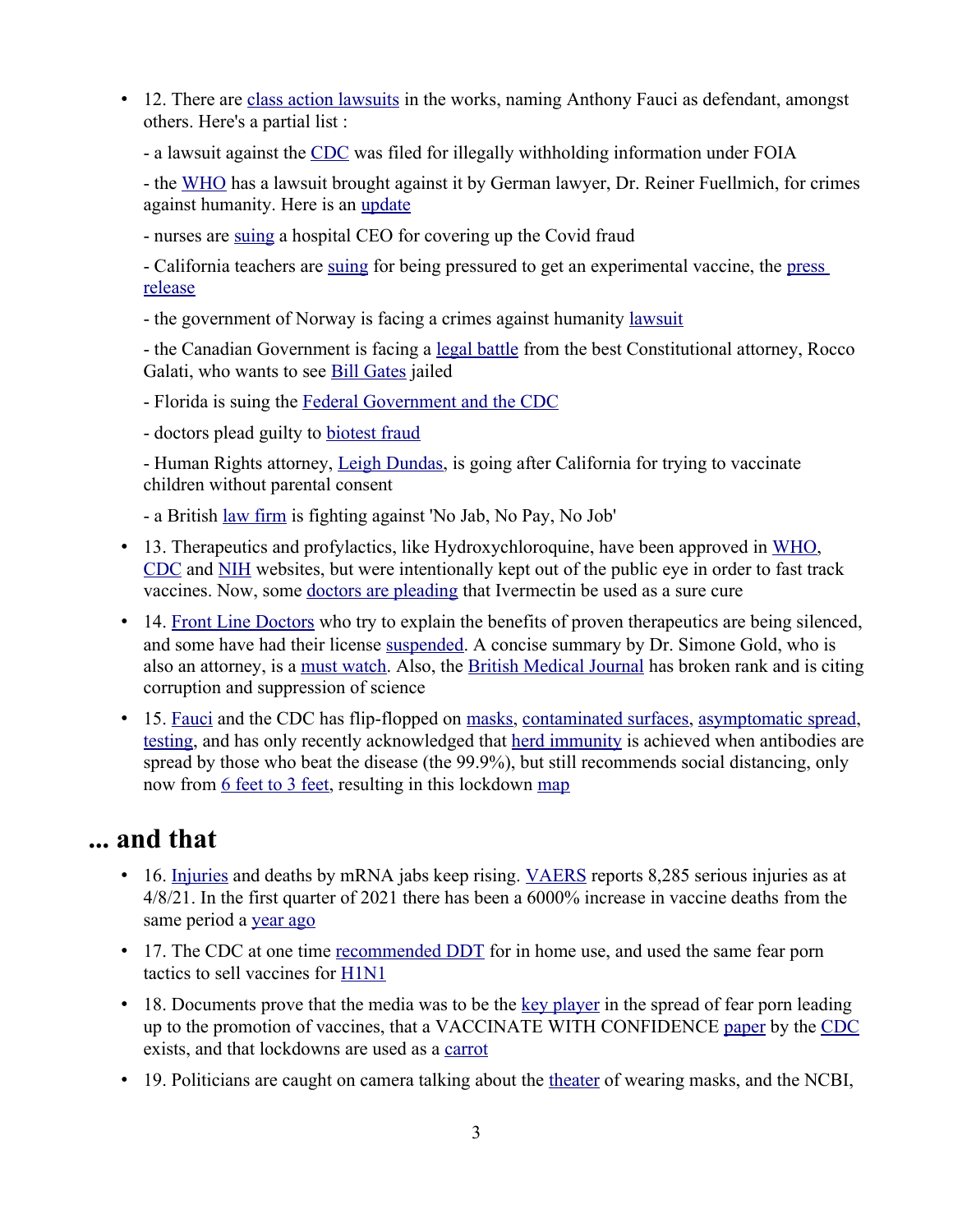a division of the NIH, published a paper on the complete ineffectiveness of masks. Even the CDC warns of the dangers of masks

• 20. The CDC owns the patent for the coronavirus that is transmitted to humans; a patent for a Covid19 test was filed in 2015, and Covid19 test kits were being shipped around the world in 2018

### **... or that**

- 21. The Covid19 Vaccine was developed in just a few hours
- 22. Vaccine companies cannot be sued for injuries
- 23. Bill Gates, who invested \$10 Billion into vaccines, boasts at how he uses genetically modified organisms to inject kids with
- 24. Bill Gates is on record pushing for vaccine passports. Parenthetically, various domain names for "vaccinepassport" were filed in 2016 by an entity in Milan, Italy
- 25. Bill Gates is on record pushing for the right vaccines to <u>lower the world population</u> by 10% to 15%, and a call has been made for his arrest and trial at the International Criminal Court for crimes against humanity

# **Finally, did you know?**

- 26. Covid variant vaccines are to be marketed without safety trials, Fauci confirmed it, and that antibodies/antigens to SARS-CoV-2 are found in saliva, making the use of masks counterproductive in achieving herd immunity
- 27. The CDC, that props itself up with statements like "The Centers for Disease Control and Prevention (CDC) is the agency Americans trust with their lives. As a global leader in public health, CDC is the nation's premier health promotion, prevention, and preparedness agency. Whether we are protecting the American people from public health threats, researching emerging diseases, or mobilizing public health programs with our domestic and international partners, we rely on our employees to make a real difference in the health and well-being of people here and around the world." buys and resells vaccines at a markup, about \$4.6 Billion worth every year, and owns over 20 vaccine patents - according to Robert F. Kennedy Jr. - and is listed on Dun & Bradstreet
- 28. The consent forms in hospitals disguise vaccines as "biogenics", and blood brokers have paid up to \$1,000 for blood samples of recovered Covid19 people
- 29. It's against the Nuremberg code to force vaccinations on a person, and informed consent overrides public policy. Federal law prohibits employers and others from using vaccines under EUA as a condition of employment. A Nevada attorney is ready to do battle
- 30. Donald Trump glories in the fact that he pushed Warp Speed and Biden gloats that he ordered 100 million doses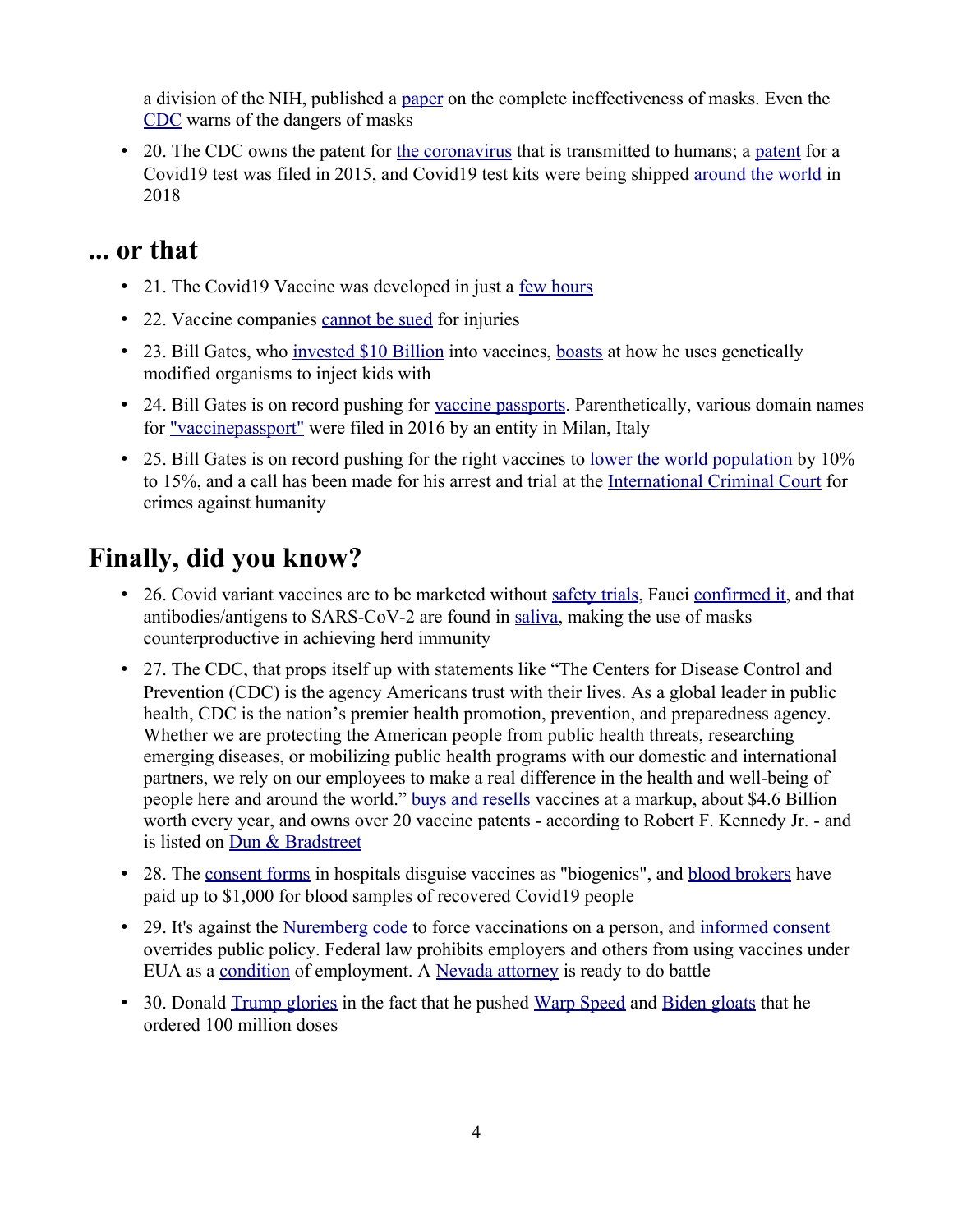### **... or that**

- 31. Time, again and again the WHO has discouraged the wearing of masks by healthy individuals
- 32. Several "simulations" of a pandemic were held in:
	- May 2018 Clade  $\overline{X}$  by John Hopkins University

- September 2019. The WHO's Global Preparedness Monitoring Board established as one of its progress indicators the release of two lethal pathogens by September 2020. See pg 39

- 2018. Bill Gates' INSTITUTE FOR DISEASE MODELING released a video modeling a pandemic starting at Wuhan, China

- October 2019. Bill Gates sponsored a Global Pandemic Exercise Event 201, video, and Fauci sits in the Leadership Council of the Bill & Melinda Gates Foundation, which has contributed over \$3.5 million to Fauci's NIH

- 33. The Pfizer, Moderna and J&J jabs contain fetal cell lines, that is, cells grown in labs originally obtained from aborted fetuses decades ago. The argument used by pro-vaxers is that these are not the original cells, but descendants or duplicates of the originals. The medical term is MRC-5. You have a right to decline any vaccine that was developed with or contains MRC-5
- 34. Lockdowns have had no effect on the death rate. Here's another report
- 35. On March 2020, the British Government discussed tactics it would use to ensure citizens complied with the loss of their rights and freedoms and these have included –

Using media to increase the sense of personal threat

Using media to increase the sense of responsibility to others

Using and promoting social approval for desired behaviors

Using social disapproval for those who do not comply

Here is the document

Consider making a donation to this effort.



## **Here's what people say**

Wow, to whomever put this together! It is the most comprehensive, easy to read information I have seen. And I have seen a lot! Kudos~ and keep rolling. We're gonna stop this thing...and I don't mean a virus!  $\sim$  L.

Thank you for your information. Please keep me informed. It's going to come that we are going to have to have "passports" for every day life. I'm not buying into the lie.  $\sim$  T. H.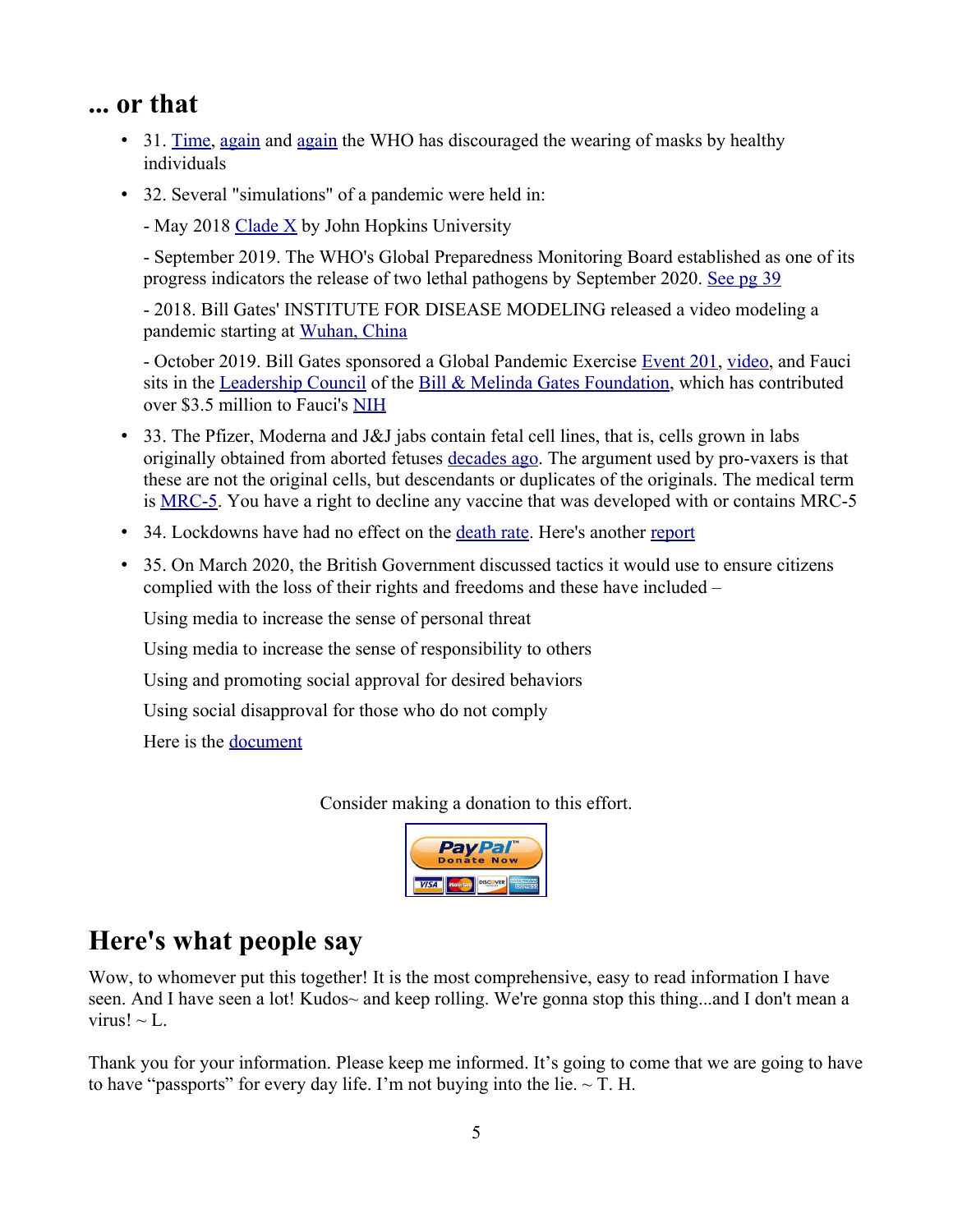This is incredible data. We need to social media this in a huge way. Twitter. Facebook Instagram.  $\sim$  D. A.

Thank you for your service.  $\sim$  M.

Love this site. Love the simplicity and of course use of references as we all need to be air tight against the onslaught of "anti vax" propaganda.  $\sim$  T. G.

Thank you for getting this message out to people. I will not be getting vaccinated concerning a EXPERIMENTAL vaccine. I pray that people wake up to the fear mongering that is going on in the media. The media always seems to have an agenda. Blessing to you and yours.  $\sim$  P. S.

Thank you for bringing this information out in the open. Just pray many will start educating themselves. Knowledge is key to making wise decisions.  $\sim$  T.

Just want to say thank you for putting this together..to the point and concise!!  $\sim$  L.

Long message but very informative.  $\sim$  B.

I want to spread the word and help people wake up. This is a great article best I've seen this far.  $\sim C$ . P.

Thank you for putting this together! Excellent work!!!  $\sim$  C. S. S.

Thank you!!! I will share your excellent research everyday.  $\sim S$ . L.

Thank you for this excellent list.  $\sim$  J. K.

Thank you for the update and honest report.  $\sim$  A. B.

Thank you for your website! I'd like to order its translation into Finnish language. Will you publish a Finnish page then?  $\sim$  D.

Thanks for the site, I very much support your cause.  $\sim W$ .

Thank you a lot for your job.  $\sim$  O.

I am so glad these points in the article have been brought to light in one cohesive article. These are things I have investigated myself. I will not have this put in me! As I have said time and time again when this subject comes up, "The medications and shots that I give to my dog, have had more thorough testing, than this covid 19 shot!" Thank you!  $\sim$  M. N.

Don't know who you are but this is comprehensive and relevant. How many have to die before people wake up?  $\sim$  V. K.

Excellent resource simple to follow.  $\sim$  R. O.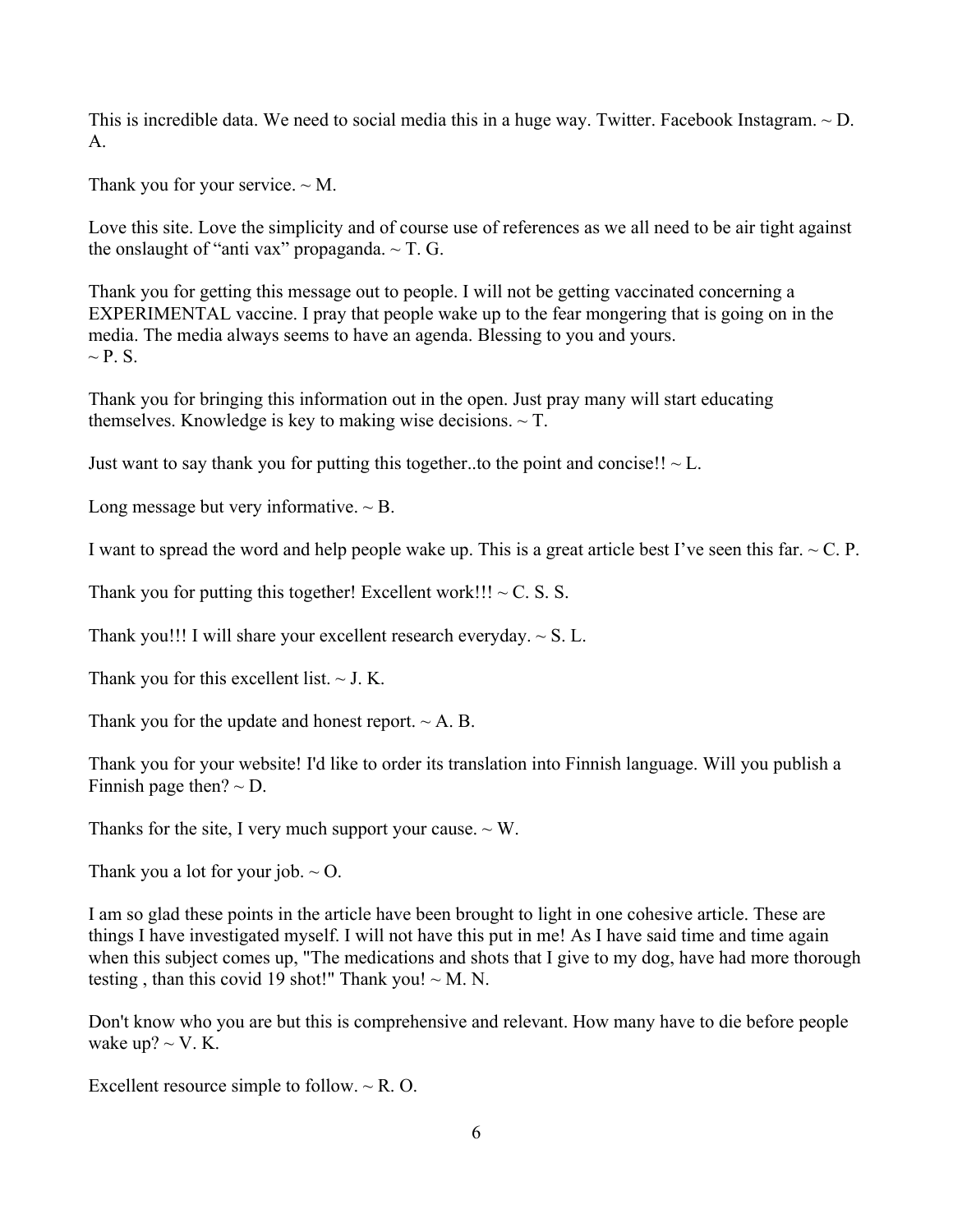What has always been lacking is clarity. This site is very clear. Thank you.  $\sim$  G. K.

Thank you for this excellent collection of "vaccine" information.  $\sim$  M. A.

Thank you for the great site full of such important information! The more we are informed and share this info, the better we can deal with everything that comes our way, especially regarding health.  $\sim M$ .

Thank you for putting this together, along with links. We're with you!  $\sim$  T. P.

You have my full support. Thank you!  $\sim$  K. G.

Thank you for this!  $\sim$  J. D.

### **Conclusions**

• Any questions?

I have one.

In view of the fact that social distancing and masks are being mandated even after vaccinations, because a vaccinated person can be infected and spread a disease that has a 99.99% survival rate, how do masks, social distancing, and certificates of vaccination bring life back to normal? The answer should be obvious. They don't. The notion that herd immunity is achieved with vaccines does not mesh very well with the concept that vaccines do not restrict infection or contamination. In a court of law, fraud would be established beyond any reasonable doubt.

The vaccine makers and their supply chains don't give a rat's ass(3) about your health. They care about profits and pampering their shareholders. They need pandemics if they are to see a return on their investment, as does the CDC that's listed on Dun & Bradstreet. Not to be melodramatic, but this warning by Del Bigtree, who has been following this movie from opening night is worth your time. Lastly, the directive of March 24, 2020 by the CDC to list all deaths as COVID, even on the assumption a patient was infected with COVID, is a crime. Even a twelve year old could argue this case in court. On a lighter note, Bill Maher delivers a crushing blow to the medical fascists, who relied on the flawed Imperial College Model designed by Neil Ferguson to enact the lockdowns that unleashed untold misery.

 $\sim$  Paul Adams

#### **Solutions**

How to share this information to wake people up and also to inform the "public servants" that we know?

Right above there are two green download buttons. You can download the contents of this site as a pdf file and just email your friends the pdf with workable links, or you can print it. The